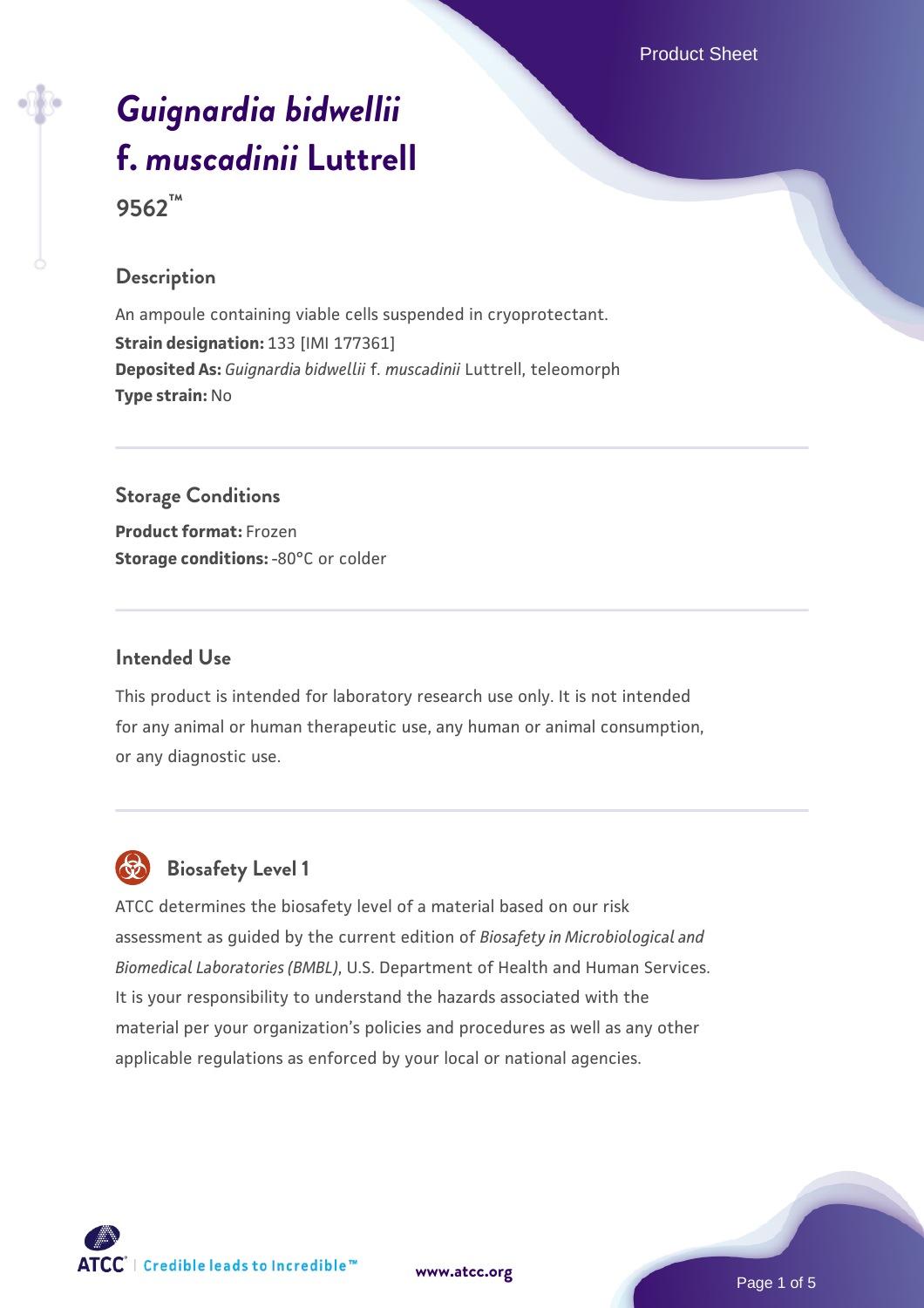ATCC highly recommends that appropriate personal protective equipment is always used when handling vials. For cultures that require storage in liquid nitrogen, it is important to note that some vials may leak when submersed in liquid nitrogen and will slowly fill with liquid nitrogen. Upon thawing, the conversion of the liquid nitrogen back to its gas phase may result in the vial exploding or blowing off its cap with dangerous force creating flying debris. Unless necessary, ATCC recommends that these cultures be stored in the vapor phase of liquid nitrogen rather than submersed in liquid nitrogen.

# **Certificate of Analysis**

For batch-specific test results, refer to the applicable certificate of analysis that can be found at www.atcc.org.

# **Growth Conditions**

**Medium:**  [ATCC Medium 323: Malt agar medium](https://www.atcc.org/-/media/product-assets/documents/microbial-media-formulations/3/2/3/atcc-medium-323.pdf?rev=58d6457ee20149d7a1c844947569ef92) **Temperature:** 24°C

# **Handling Procedures**

**Frozen ampoules** packed in dry ice should either be thawed immediately or stored in liquid nitrogen. If liquid nitrogen storage facilities are not available, frozen ampoules may be stored at or below -70°C for approximately one week. **Do not under any circumstance store frozen ampoules at refrigerator freezer temperatures (generally -20°C)**. Storage of frozen material at this temperature will result in the death of the culture.

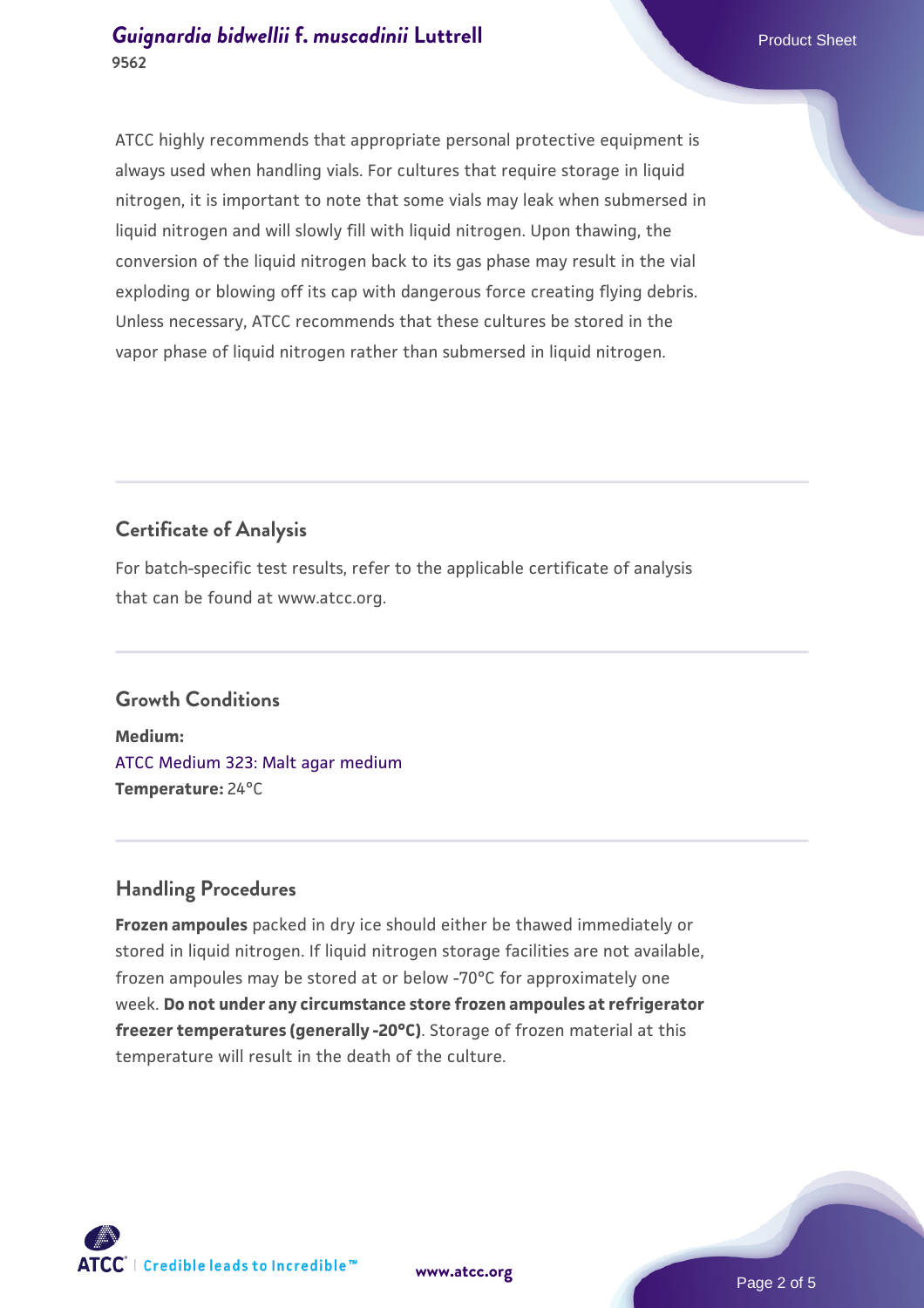- 1. To thaw a frozen ampoule, place in a **25°C to 30°C** water bath, until just thawed **(approximately 5 minutes)**. Immerse the ampoule just sufficient to cover the frozen material. Do not agitate the ampoule.
- 2. Immediately after thawing, wipe down ampoule with 70% ethanol and aseptically transfer at least 50 µL (or 2-3 agar cubes) of the content onto a plate or broth with medium recommended.
- 3. Incubate the inoculum/strain at the temperature and conditions recommended.
- 4. Inspect for growth of the inoculum/strain regularly for up to 4 weeks. The time necessary for significant growth will vary from strain to strain.

## **Material Citation**

If use of this material results in a scientific publication, please cite the material in the following manner: *Guignardia bidwellii* f. *muscadinii* Luttrell (ATCC 9562)

#### **References**

References and other information relating to this material are available at www.atcc.org.

#### **Warranty**

The product is provided 'AS IS' and the viability of ATCC<sup>®</sup> products is warranted for 30 days from the date of shipment, provided that the customer has stored and handled the product according to the information included on the product information sheet, website, and Certificate of Analysis. For living cultures, ATCC lists the media formulation and reagents that have been found to be effective for the product. While other unspecified media and reagents may also produce satisfactory results, a change in the ATCC and/or depositor-recommended protocols may affect the



Page 3 of 5

**[www.atcc.org](http://www.atcc.org)**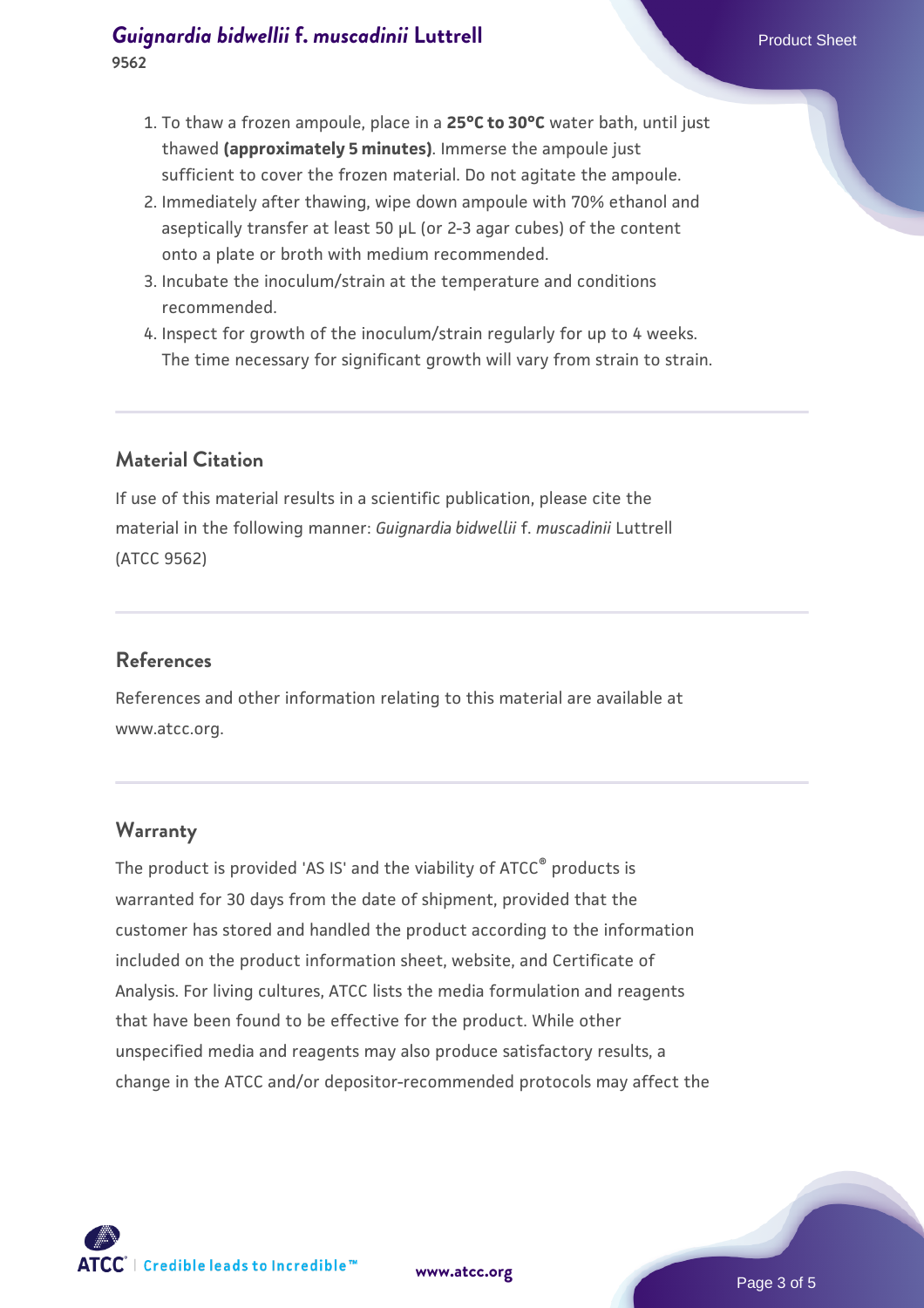recovery, growth, and/or function of the product. If an alternative medium formulation or reagent is used, the ATCC warranty for viability is no longer valid. Except as expressly set forth herein, no other warranties of any kind are provided, express or implied, including, but not limited to, any implied warranties of merchantability, fitness for a particular purpose, manufacture according to cGMP standards, typicality, safety, accuracy, and/or noninfringement.

#### **Disclaimers**

This product is intended for laboratory research use only. It is not intended for any animal or human therapeutic use, any human or animal consumption, or any diagnostic use. Any proposed commercial use is prohibited without a license from ATCC.

While ATCC uses reasonable efforts to include accurate and up-to-date information on this product sheet, ATCC makes no warranties or representations as to its accuracy. Citations from scientific literature and patents are provided for informational purposes only. ATCC does not warrant that such information has been confirmed to be accurate or complete and the customer bears the sole responsibility of confirming the accuracy and completeness of any such information.

This product is sent on the condition that the customer is responsible for and assumes all risk and responsibility in connection with the receipt, handling, storage, disposal, and use of the ATCC product including without limitation taking all appropriate safety and handling precautions to minimize health or environmental risk. As a condition of receiving the material, the customer agrees that any activity undertaken with the ATCC product and any progeny or modifications will be conducted in compliance with all applicable laws, regulations, and guidelines. This product is provided 'AS IS' with no representations or warranties whatsoever except as expressly set forth herein and in no event shall ATCC, its parents, subsidiaries, directors, officers, agents, employees, assigns, successors, and affiliates be liable for indirect, special, incidental, or consequential damages of any kind in connection with



**[www.atcc.org](http://www.atcc.org)**

Page 4 of 5